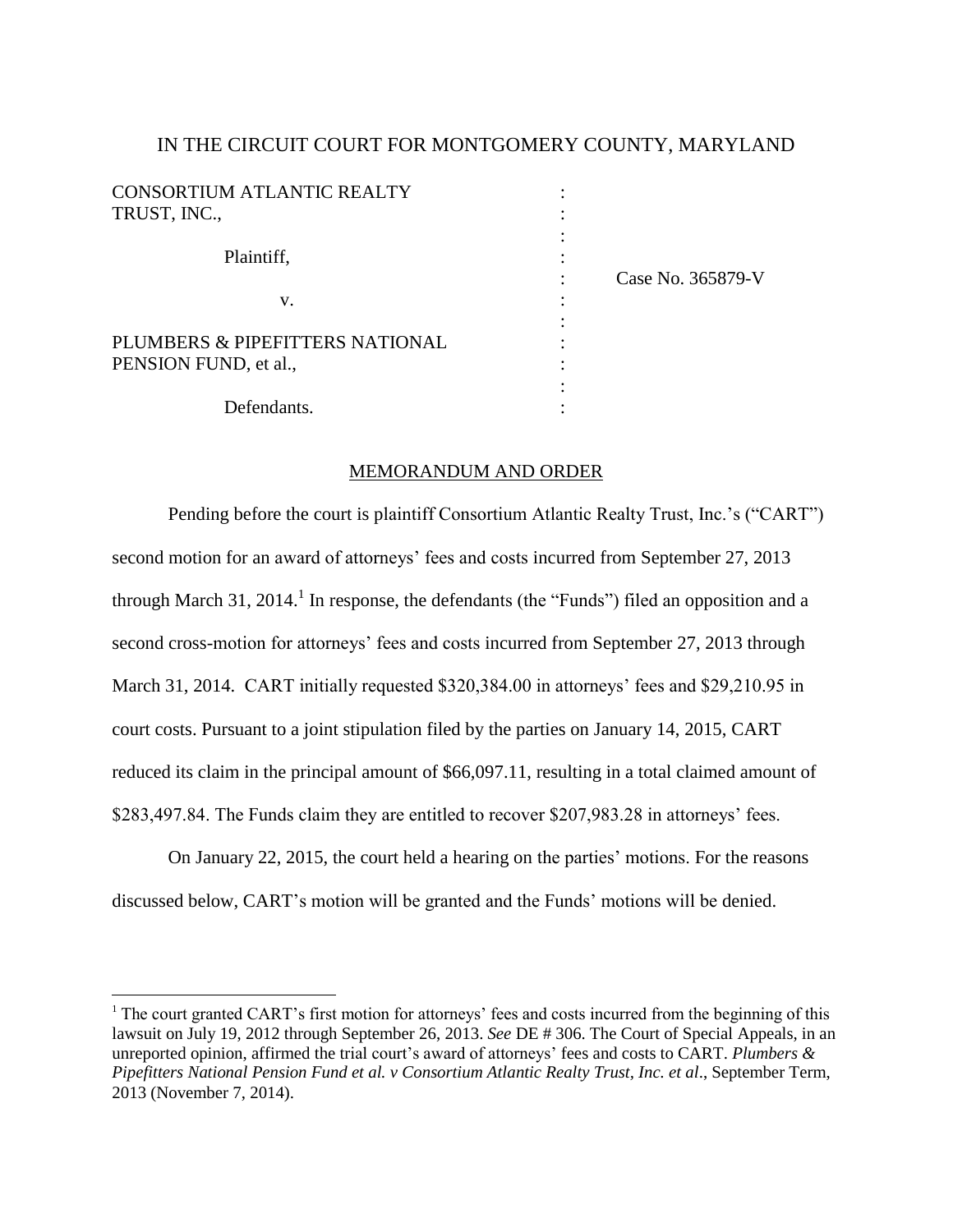#### Factual Background

The plaintiff in this case is Consortium Atlantic Realty Trust, Inc. The defendants are union pension funds. Initially, the union pension funds identified as defendants were the Plumbers & Pipefitters National Pension Fund, United Mine Workers of America 1985 Construction Workers Pension Plan, Sheet Metal Workers Local No. 100 Washington, D.C. Area Pension Fund, Communication Workers of America Plan for Employees' Pension, Communications Workers of America, Communications Workers of America, AFL-CIO, U.A. Local Union Officers and Employees Pension Fund, and National Retirement Fund. Pursuant to stipulations of dismissal,<sup>2</sup> the remaining defendants are Plumbers & Pipefitters National Pension Fund and U.A. Local Union Officers and Employees Pension Fund. Also sued as defendants are Goodloe E. Byron, Jr. ("Byron") and Potomac Asset Management Company ("PAMCO"), the Funds' investment advisors.

Before CART was formed, the Funds had invested in limited partnerships. These limited partnerships owned three office buildings in the Washington, D.C. area. In 2005 and 2006, the limited partnerships were to terminate and the Funds' investments were to be returned to them in cash. According to the defendants' counterclaim, the Funds were solicited to "roll" their limited partnership investments into a real estate investment trust ("REIT") which would be formed to hold the same three office buildings.

CART was formed on March 3, 2005. The Shareholders' Agreement is dated February 28, 2006. Each investor paid \$10.00 per share.

Under the Shareholders' Agreement, each Fund was granted the unilateral right to withdraw as a shareholder six years after the effective date of the Shareholders' Agreement,

<sup>2</sup> *See* docket entries # 367, 380, 381.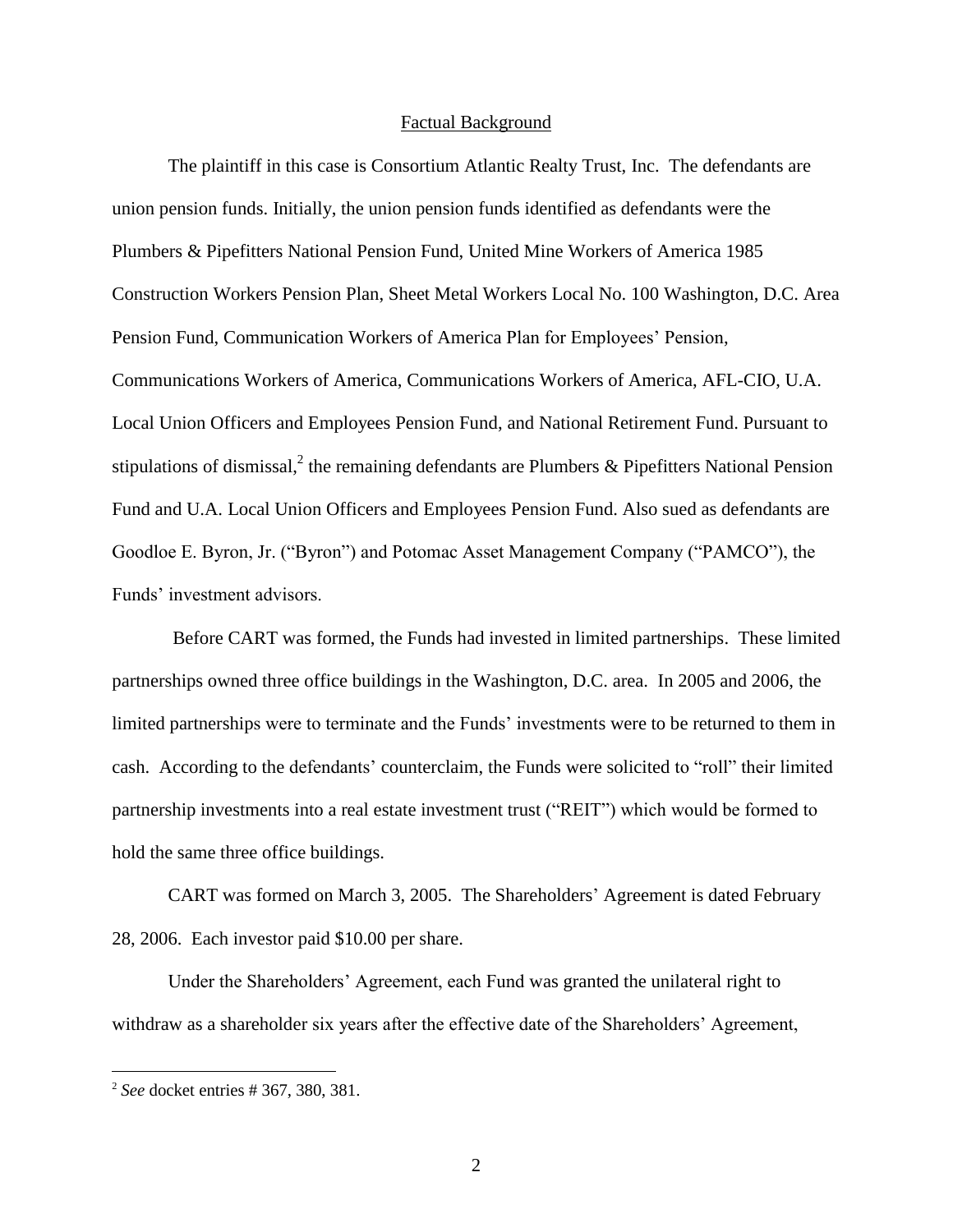which was February 28, 2006. By February 28, 2012, each Fund had given notice of the exercise of its withdrawal right under Section 5 of the Shareholders' Agreement. A dispute immediately arose over the valuation of the Funds' shares under the withdrawal right, which precipitated a host of litigation, including this case.

Section 5(a) of the Shareholders' Agreement provides, in pertinent part that, upon timely notice of withdrawal by a shareholder, CART is required to redeem all of the shares held by the withdrawing shareholder "at a price equal to the Fair Market Value (as defined below) of [the withdrawing shareholder's securities.]" Section 5(d) of the Shareholders' Agreement states: "As used in this Section 5, the phrase 'Fair Market Value' shall mean the fair market value as determined by a qualified third party appraiser acceptable to the withdrawing Shareholders and the Corporation consistent with the valuation methodology previously used by the Corporation in prior appraisals."

In June of 2011, two smaller shareholders had accepted CART's offer to redeem their shares at \$7.93 per share, the price set forth in a December 2010 appraisal done solely for purposes of complying with ERISA. This price was based on an appraisal of one share of stock as of December 31, 2010. The Funds which are parties to this case, refused to accept any "discounted" value for their shares, insisting on redemption at \$10.00 per share.

On July 19, 2012, CART filed a three-count complaint against the Funds for the alleged breach of a Shareholders' Agreement. CART also sued Byron and PAMCO for the tortious interference with CART's Shareholders' Agreement with the Funds. On November 15, 2012, the Funds filed counterclaims, which were subsequently amended.

On October 1, 2013, the court entered an order granting CART's motion for partial summary judgment on count I of the complaint, and counts II, III, and IV of the amended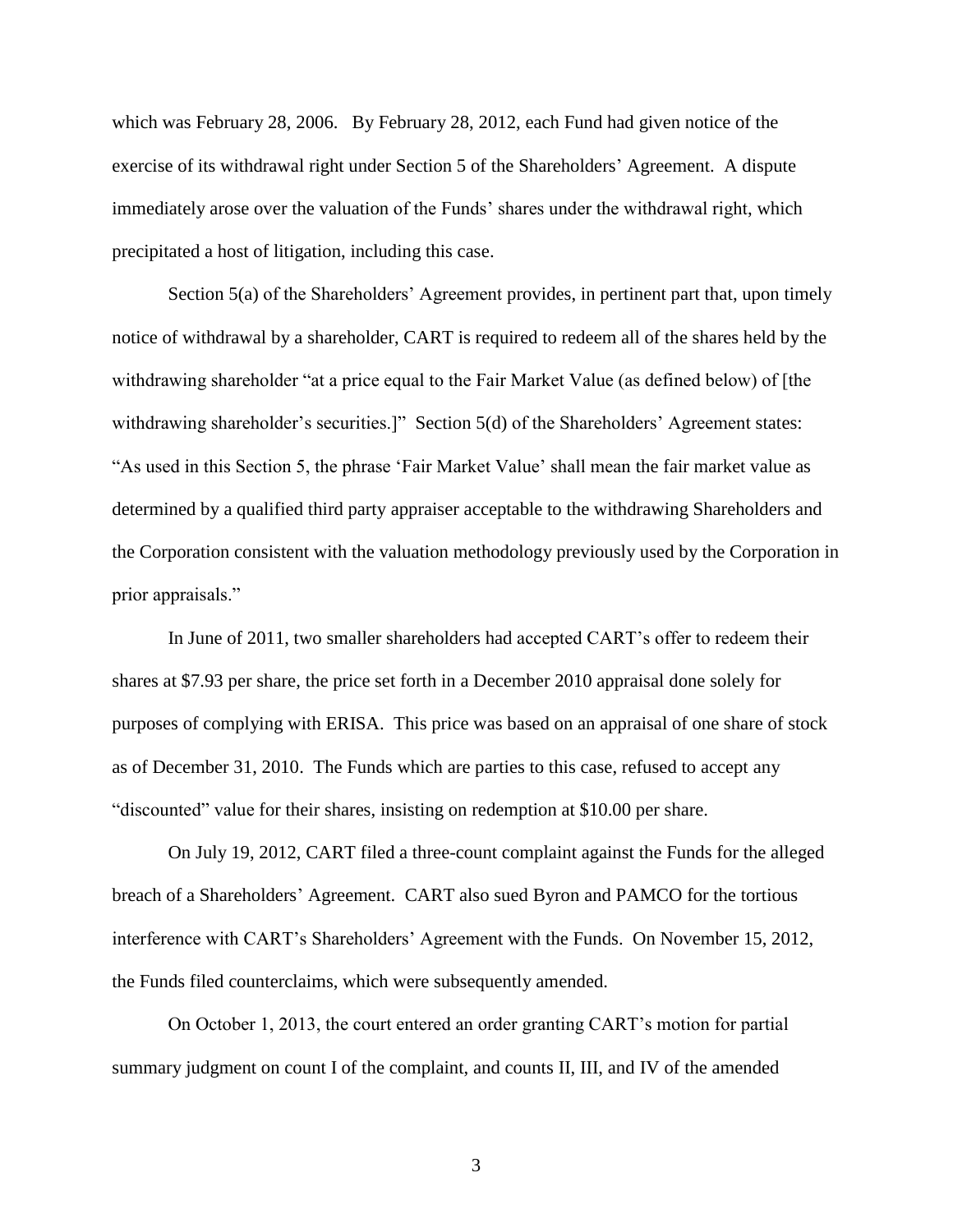counterclaim.<sup>3</sup> The court also granted the Funds' motion for summary judgment as to count II of the complaint only, and ordered CART to submit a form of the declaratory judgment and any motion for attorneys' fees under the Shareholders' Agreement.<sup>4</sup>

On November 15, 2013, the court signed a declaratory judgment order in favor of CART on count I of the complaint and counts II, III, and IV of the amended counterclaim.<sup>5</sup> The court declared that the Funds breached the Shareholders' Agreement, and ordered the parties to select an appraiser to determine the fair market value of the common stock representing the withdrawal amount payable to the Funds. On December 9, 2013, the court signed an order appointing Houlihan Lokey as the appraiser.<sup>6</sup> On January 2014, the court granted CART's first motion for attorneys' fees and costs,<sup>7</sup> and the Funds' first cross-motion for attorneys' fees and costs.<sup>8</sup>

The Funds appealed the court's ruling on the summary judgment motions and the court's grant of attorneys' fees and costs to CART. The Court of Special Appeals, in an unreported opinion, affirmed this court's decision in its entirety. *Plumbers & Pipefitters National Pension Fund et al. v Consortium Atlantic Realty Trust, Inc. et al*., September Term, 2013 (November 7, 2014).

On January 22, 2015, the court held a hearing on the parties' second motions for attorneys' fees and costs. At the conclusion of the hearing, the court took the second fee requests under advisement. The court's decision is set forth below.

<sup>3</sup> *See* docket entry # 258.

<sup>4</sup> *See* docket entry # 260.

<sup>5</sup> *See* docket entry # 276.

<sup>6</sup> *See* docket entry # 293.

<sup>7</sup> *See* docket entry # 306.

<sup>8</sup> *See* docket entry # 305.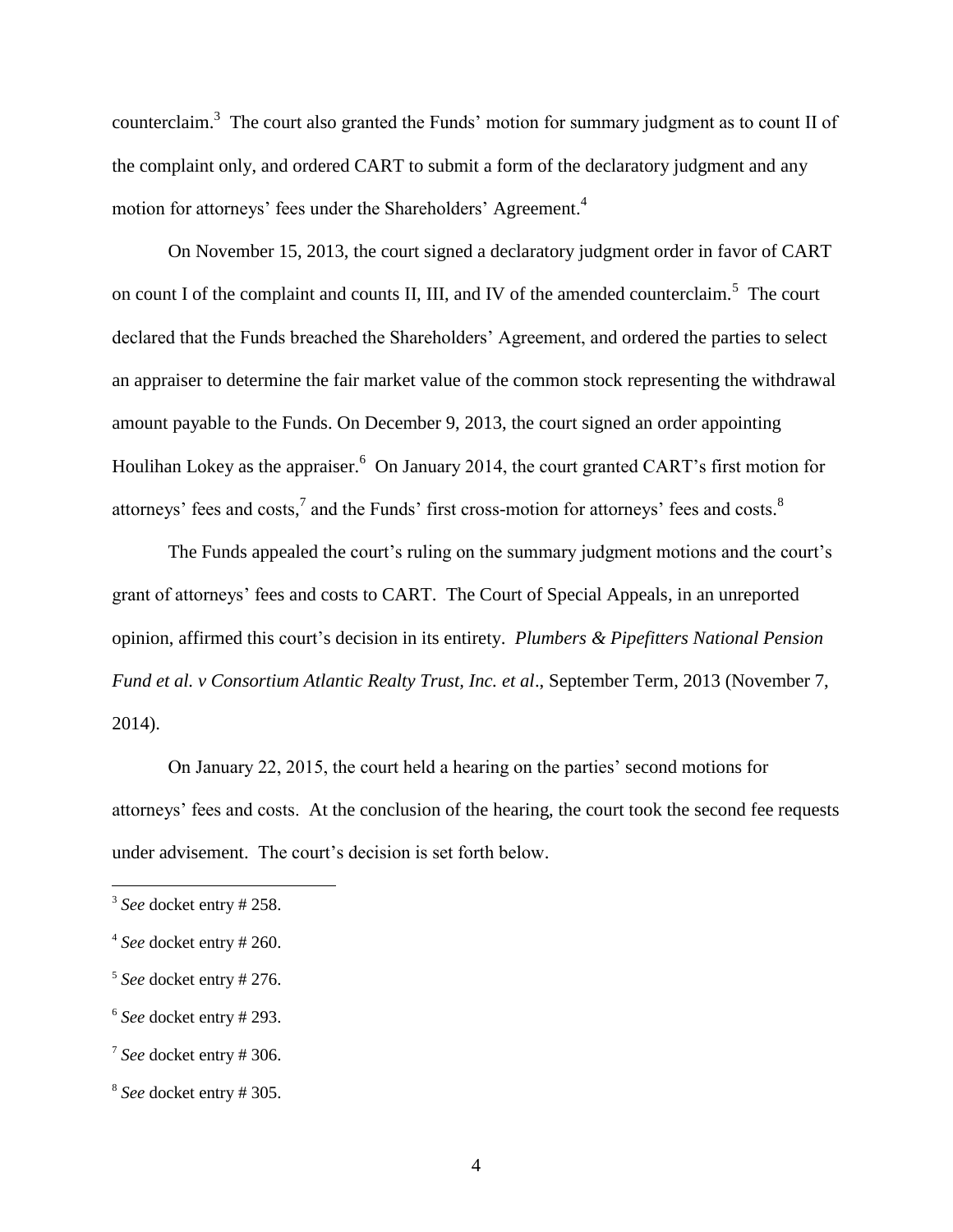### II.

### General Legal Principles

In *Monmouth Meadows Homeowners Ass'n, Inc. v. Hamilton*, 416 Md. 325 (2010), the

Court of Appeals expressly rejected the lodestar method – common in statutory fee shifting – for

reviewing attorneys' fee requests under a contractual fee shifting provision. The Court instead

adopted the eight factor test set forth in Rule 1.5(a) of the Maryland Lawyers' Rules of

Professional Conduct.

The factors of Rule 1.5(a) include:

(1) the time and labor required, the novelty and difficulty of the questions involved, and the skill requisite to perform the legal service properly;

(2) the likelihood that acceptance of the employment will preclude other employment of the lawyer;

(3) the fee customarily charged in the locality for similar legal services;

(4) the amount involved and the results obtained;

(5) time limitations imposed by the client or circumstances;

(6) the nature and length of the professional relationship with the client;

(7) the experience, reputation, and ability of the lawyers performing the services; and

(8) whether the fee is fixed or contingent.

In addition to the Rule 1.5(a) factors, trial courts also may consider the amount of the fee

requested in relation to the dollar amount recovered (or the value of the opponent's claim that is

defeated), the terms of any fee agreement between the paying party and its counsel, and any

other factor that reasonably relates to the attorneys' fees requested in the specific case before it.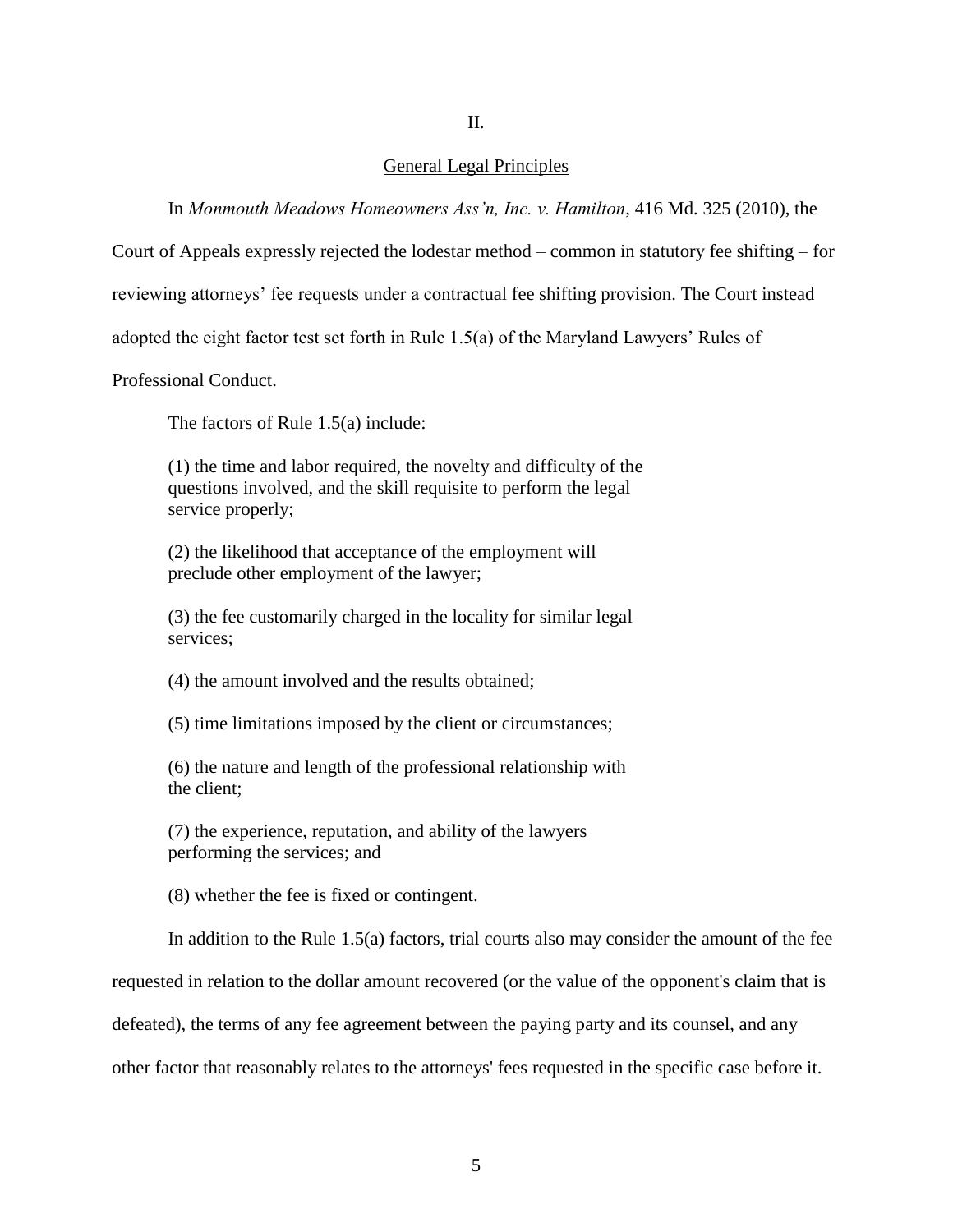*CR-RSC Tower I, LLC v. RSC Tower I, LLC*, 429 Md. 387, 465 (2012); *Monmouth Meadows*, 416 Md. at 337-38; *Diamond Point Plaza Ltd P'ship v. Wells Fargo Bank*, *N.A*., 400 Md. 718, 757-58 (2007).

A trial court may consider its familiarity with the case at hand and its own experience in similar types of cases litigated in the jurisdiction in which it serves. *David Sloane, Inc. v. Stanley G. House & Assocs., Inc.*, 311 Md. 36, 53 (1987); *Milton Co. v. Council of Unit Owners of Bentley Place Condo.*, 121 Md. App. 100, 121-22 (1998); *see also Sczudlo v. Berry*, 129 Md. App. 529, 551 n. 3 (1999) ("Of course, the court, as an experienced trial judge and former lawyer of longstanding, is qualified to opine as to reasonableness of attorney's fees based on familiarity with the time and effort of counsel as evidenced by the presentations in the proceedings before the court."); *Foster v. Foster*, 33 Md. App. 73, 77 (1976) (the trial judge "may rely upon his own knowledge and experience in appraising the value of an attorney's services" (footnote omitted)).

The party seeking to shift fees has the burden to produce legally sufficient evidence to justify their award under the same standards for proof applicable to contract damages. *Bankers & Shippers. Ins. Co. of New York v. Electro Enters., Inc*., 287 Md. 641, 661 (1980). The level of billing detail that must be provided by the party seeking attorneys' fees generally is within the discretion of the trial court, but that detail must be sufficient to evaluate the work for which compensation has been requested. Although there is no specific amount of detail that is required in every case, attorneys "should make their billings as detailed as reasonably possible, so that the client, and any other person who might be called upon to pay the bill, will know with some precision what services have been performed." *Diamond Point*, 400 Md. at 760. What is key is to ensure that there is sufficient information, given the type of case and the nature of the claims, from which the court can make an informed judgment. *See id*. at 761 ("It is not reasonable to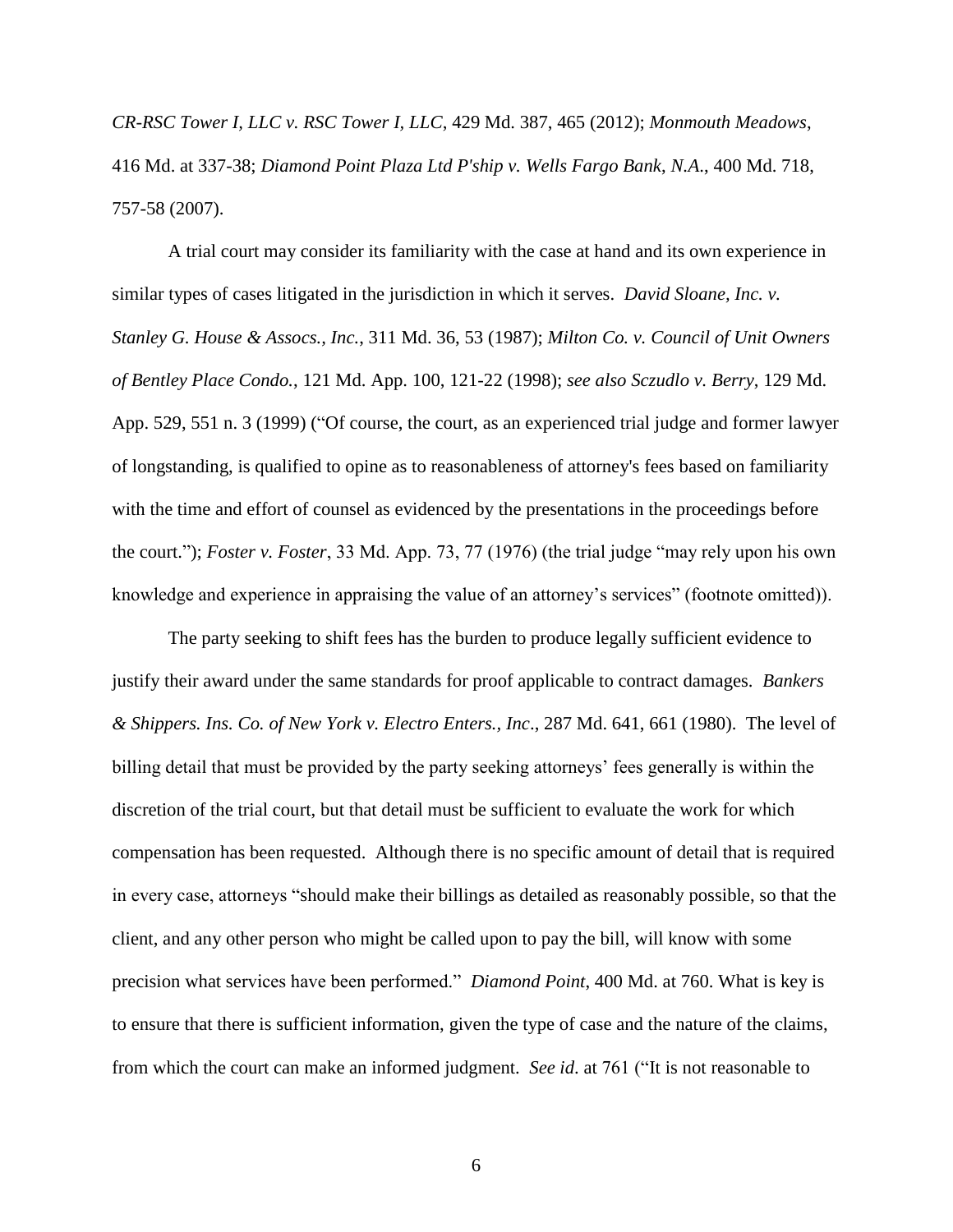expect the lawyer to have in tow an industrial engineer with a stop watch to measure how much time was devoted to one claim or another.").

Ordinarily, when considering a request in a contractual fee shifting case, the court must employ a two-step analysis. First, the party seeking an award must prove their entitlement to attorneys' fees by a preponderance of the evidence and under the same standards as proof of contractual damages. The burden at all times remains with the proponent of the fee claim. *Diamond Point*, 400 Md. at 761; *Maxima Corp. v. 6933 Arlington Dev. Ltd. P'ship*, 100 Md. App. 441, 453-54 (1994). The mere compilation of hours recorded by lawyers, multiplied by hourly rates, is an insufficient measure. Among other things, there must be proof of the type of services rendered, as well as the necessity of those services in the context of the specific litigation. *See Royal Inv. Grp., LLC v. Wang*, 183 Md. App. 406, 457-59 (2008); *Long v. Burson*, 182 Md. App. 1, 29 (2008); *Maxima*, 100 Md. App. at 453-54. But "[d]etermining reasonableness does not require that this Court examine individually each time entry and disbursement." *Aveta Inc. v. Bengoa*, 2010 WL 3221823, at \*6 (Del. Ch. Aug. 13, 2010) (footnote omitted).

Second, as noted above, the court must evaluate the evidence supporting or opposing the fee award under the standards of Rule 1.5(a), along with other pertinent factors. "The party requesting fees has the burden of providing the court with the necessary information to determine the reasonableness of its request." *Myers v. Kayhoe*, 391 Md. 188, 207 (2006). But there is no fixed litany the trial court needs to recite in order to properly evaluate the request in light of the record of the proceedings. Rather, what is important is to analyze the information before the court and to relate it to the facts of the case. *See Carroll Indep. Fuel Co. v. Washington Real*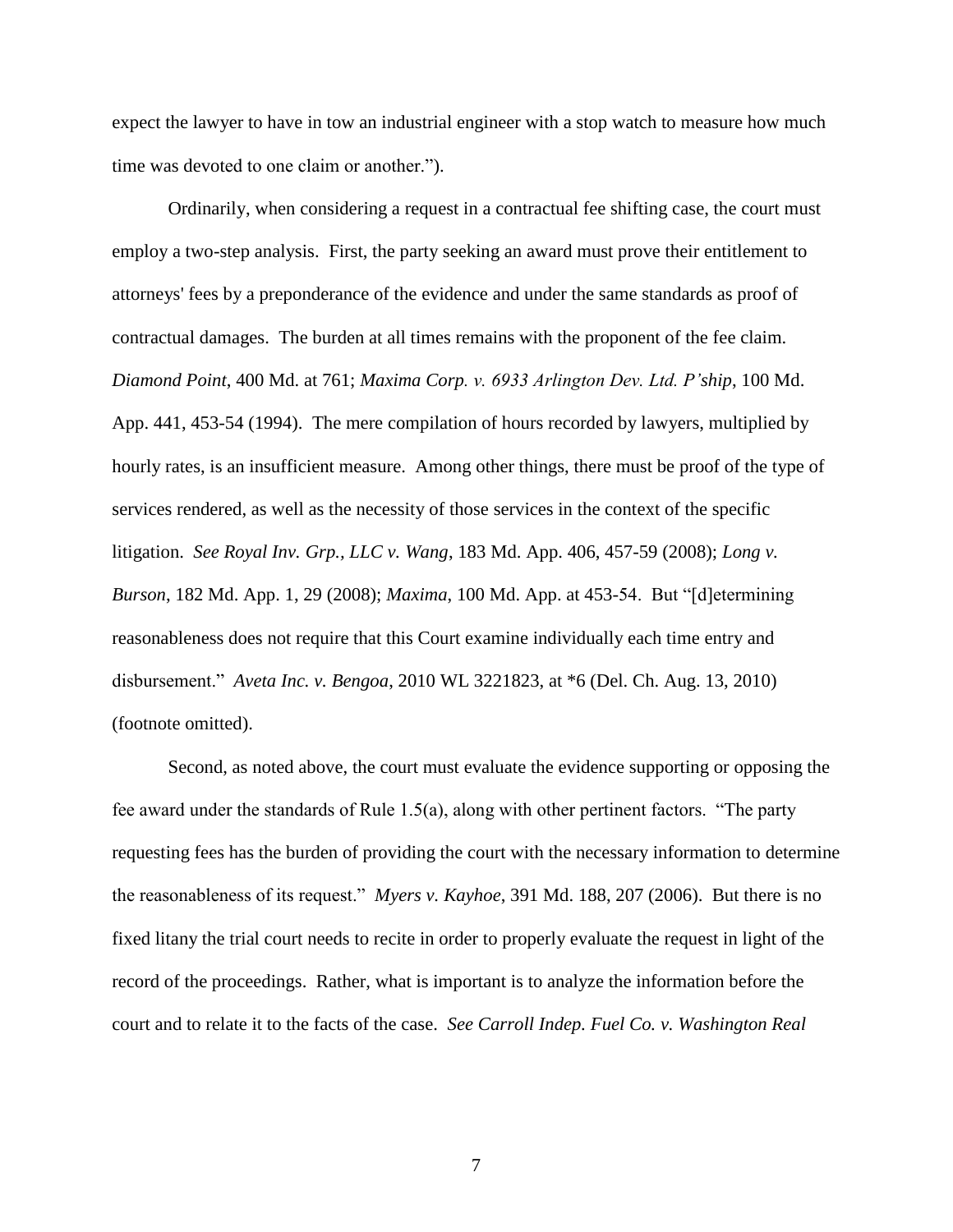*Estate Inv. Trust*, 202 Md. App. 206, 237-40 (2011); *Cong. Hotel Corp. v. Mervis Diamond Corp.*, 200 Md. App. 489, 499-502 (2011).<sup>9</sup>

# III.

### Entitlement to Attorneys' Fees and Costs

Both CART and the Funds claim that they are a prevailing party and are entitled to attorneys' fees and costs under Section 18 of the Shareholders' Agreement, a contractual feeshifting provision, which provides in pertinent part:

If the Parties hereto are forced to institute legal proceedings to enforce their rights in accordance with the provisions of this Agreement, the prevailing Party shall be entitled to recover its reasonable expenses, including attorneys' fees, in connection with any such action.

CART further claims it is entitled to attorneys' fees and costs pursuant to this court's summary judgment order and the declaratory judgment order, which make clear that CART was the "prevailing party" under Section 18 and entitled to its fees and expenses. Specifically, CART contends it incurred fees and costs from September 27, 2013 through March 31, 2014 because the Funds continued to litigate, in part, in an effort to undermine this court's substantive rulings. After the court instructed CART to submit a form of the declaratory judgment, the Funds submitted their own. CART contends that in response, the court held a hearing and considered additional submissions and correspondence regarding the form of the declaratory judgment order before adopting, with "minimal changes," the form of the order CART originally submitted.

<sup>9</sup> Further discussion on the legal standard that applies can be found in *Lyon Villa Venetia LLC, et al. v. CSSE Mortgage LLC, et al.*, 2015 MDBT 1 (February 19, 2015) and *White Flint Realty Group Limited Partnership, LLLP v. Bainbridge St. Elmo Bethesda Apartments, LLC, et al*., 2014 MDBT 1 (April 3, 2014).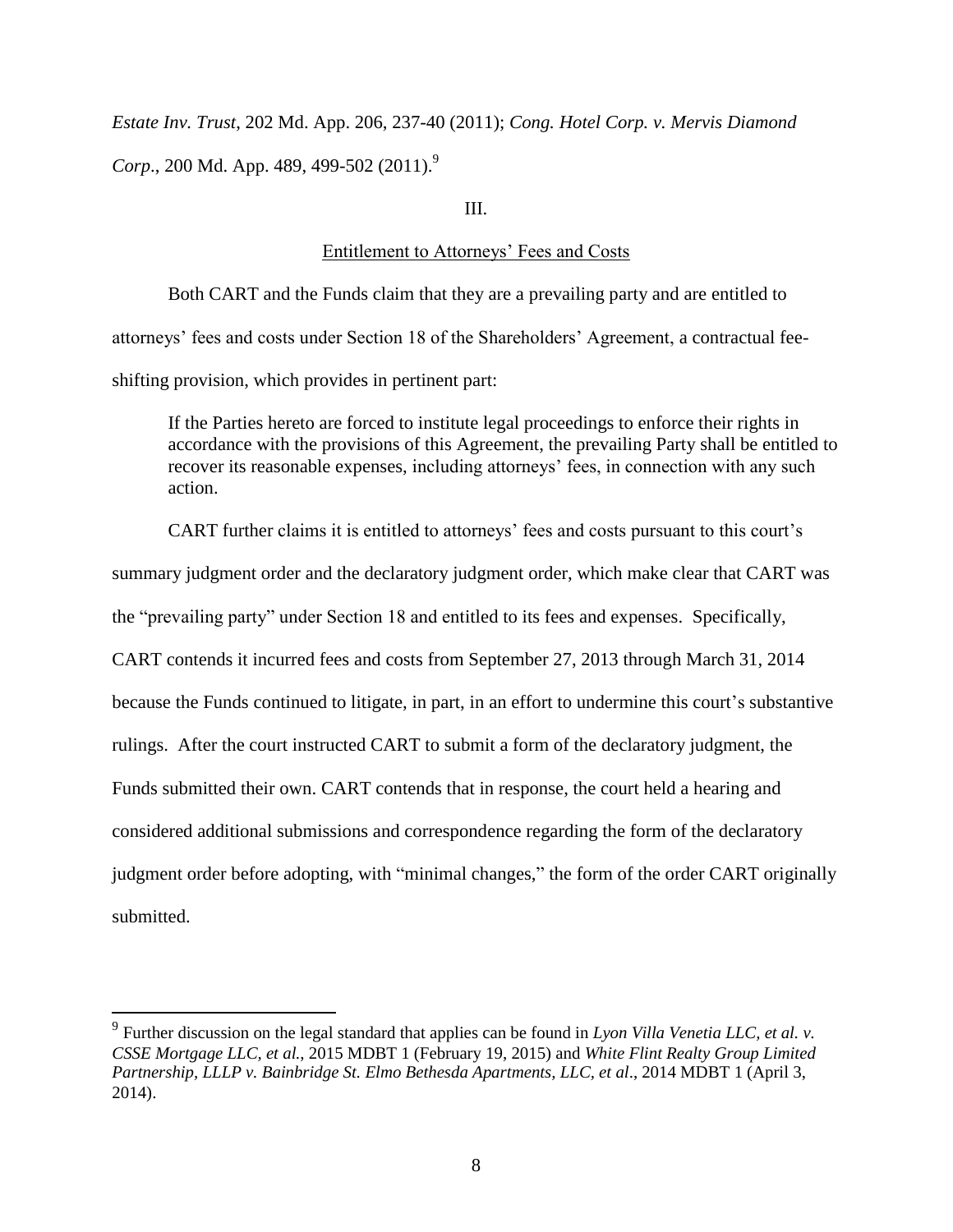The Funds respond that they prevailed on the form of the declaratory judgment because the court did not adopt CART's proposed declaratory judgment order with "minimal changes." The Funds argue that instead the court accepted its arguments and rejected CART's proposal to: (i) include CART's definition of "fair market value" with citations to a treatise CART provided; (ii) commence the interest accrual only after the appraiser determined the withdrawal amount; and (iii) permit CART an additional year after the appraiser issued its report determining the withdrawal amount in which to pay the Funds.

CART contends it prevailed on the appraiser selection process. The Funds submitted correspondence and motions regarding the selection of the appraiser. In response, the court held hearings via conference calls, ultimately appointed Houlihan Lokey as the appraiser, and according to CART, rejected the additional procedures and conditions the Funds proposed.

The Funds respond that they prevailed on the appraiser selection process because the court selected the appraiser the Funds initially proposed, and implemented procedural safeguards at the Funds' urging. The Funds argue that they initially proposed Houlihan Lokey. CART opposed this appraiser and proposed two other firms instead. Ultimately, the court chose Houlihan Lokey. The Funds claim that the court also granted the Funds' request that CART be prohibited from having *ex parte* communications with the appraiser, and granted the Funds' request to make a written submission to the appraiser.

CART further contends that it prevailed in connection with its first motion for attorneys' fees and costs. In that respect, the Funds filed an opposition and cross-motion for attorneys' fees, issued a subpoena seeking bank account information and other documents. CART argues that the court awarded CART fees and expenses and denied all of other requests the Funds made.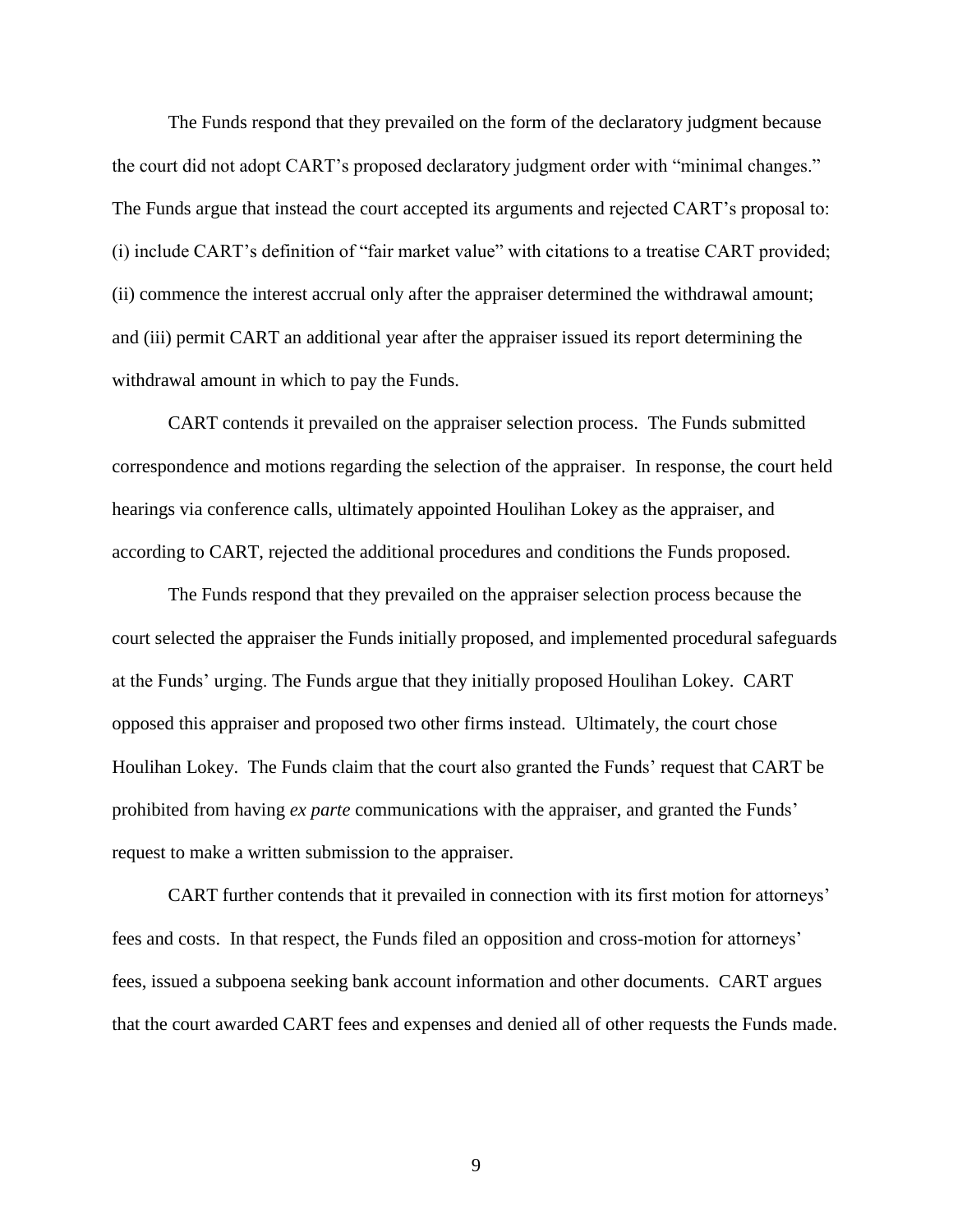Subsequently, the Funds sent a letter to the court asking it to stay the entry of the judgment.<sup>10</sup> The Funds also asked the court to stay enforcement of the judgment without requiring the Funds to post a bond.<sup>11</sup> The court denied the relief the Funds asked for in both of these filings.

The Funds respond that they prevailed on their first motion for attorneys' fees and costs because the court granted their request without adjustment,  $^{12}$  and by contrast the court did not award CART all of the fees and costs it requested. The Funds argue that CART should not recover fees, as it seeks to do, for opposing the Funds' first successful motion for fees. Further, the Funds argue they are entitled to fees because they prevailed on count II of CART's complaint, and with respect to the damages claim on count I.

In opposing the Funds' second cross-motion for attorneys' fees, CART argues that the declaratory judgment and appraisal orders, and other actions requiring the court's involvement, were necessary to implement the relief CART was entitled to as the prevailing party in the summary judgment motion. CART claims that its entitlement to fees does not depend on how many edits the court made to the form of the declaratory judgment order, and that instead, what matters is that the court entered judgment in CART's favor. CART further contends that the court, in paragraph 7 of the declaratory judgment order, indicated that CART was the prevailing party. According to CART, the Funds' effort to cast themselves as "prevailing" after entry of summary judgment is contrary to the record in this case. The Funds' six notices of appeal from 15 different court orders, CART contends, prove that they were not the prevailing party.

In support of its second cross-motion for attorneys' fees, the Funds reply that unlike CART's portrayal, this is not a conventional breach of contract case. Instead, this case was

<sup>10</sup> *See* docket entry # 313.

<sup>11</sup> *See* docket entry #324.

<sup>12</sup> *See* docket entry #305.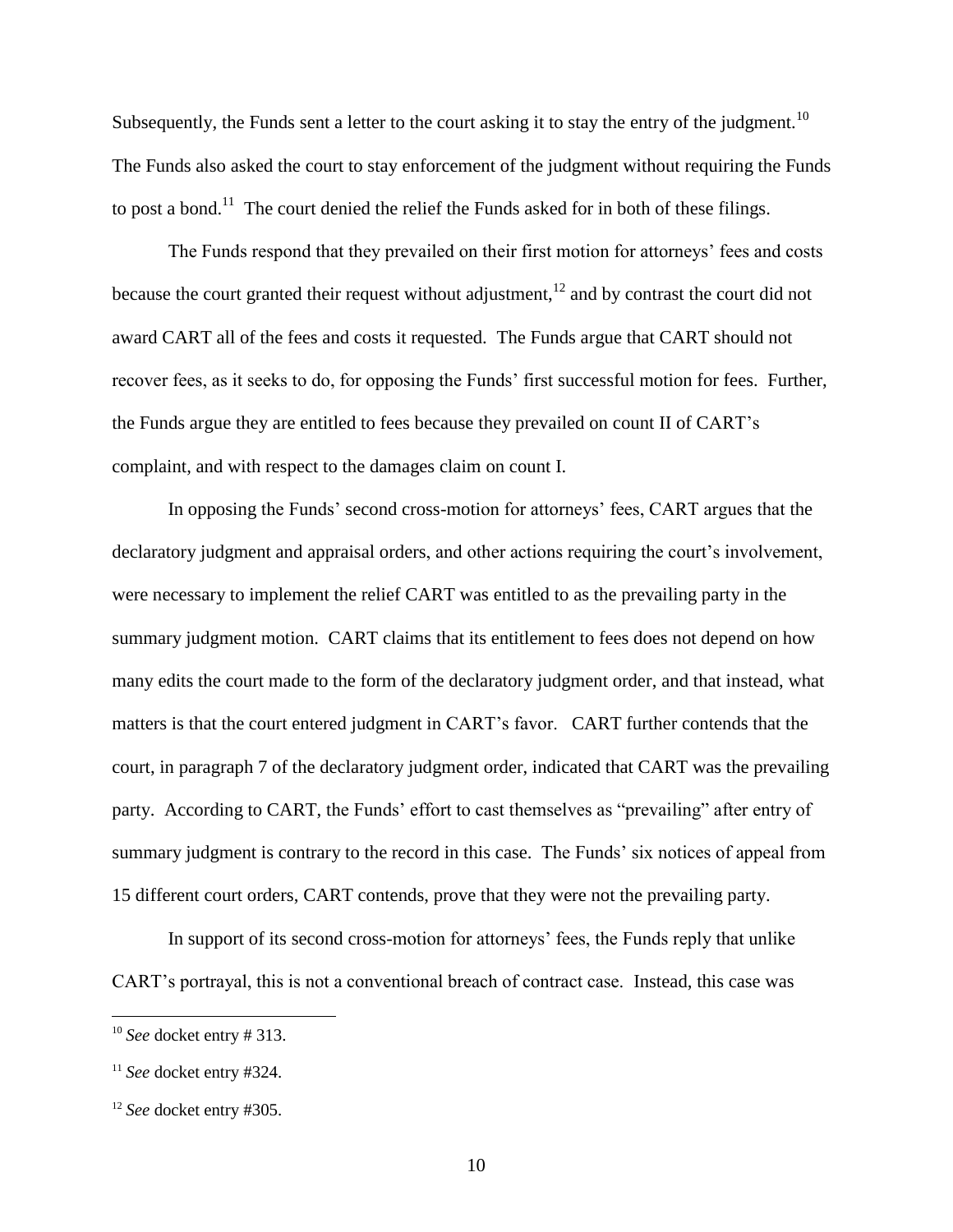principally about deciding the process to value the Funds' shares, and the summary judgment decision was only one of the various steps that resulted in that valuation. Even if CART was the prevailing party on the meaning of "prior appraisals," the Funds contend, the issues of who the appraiser would be, how the appraisal would be done, and the language of the declaratory judgment were of equal interest to both sides. The Funds argue that they had a strong interest in the post-summary judgment proceedings, just like CART, because the Funds wanted to get paid. The Funds further argue that both sides brought claims to enforce their rights under the Shareholders' Agreement, and Section 18 of this agreement did not require that there be only one prevailing party. The Funds further argue that the number of appeals filed supports its position that this was not a routine breach of contract case, and that instead, the post-summary judgment phase of the litigation was complex and substantive in nature.

The court finds that both CART and the Funds, in different phases of the litigation, prevailed under Section 18 of the Shareholders' Agreement. Section 18 provides that if the parties "are forced to institute legal proceedings to enforce their rights" under the Shareholders' Agreement, the prevailing party "is entitled to recover reasonable expenses, including attorneys' fees." In this case, both sides found it necessary to institute legal proceedings to enforce their rights. Applying the objective rule of contract interpretation, the meaning of Section 18 is plain and unambiguous in that the fee-shifting provision was not drafted to exclude either party from requesting fees and costs during the course of this litigation.

CART prevailed when the court granted its motion for partial summary judgment on count I of the complaint, and counts II, III, and IV of the amended counterclaim, and denied the Funds' motion for summary judgment except as to count II of the complaint. In the declaratory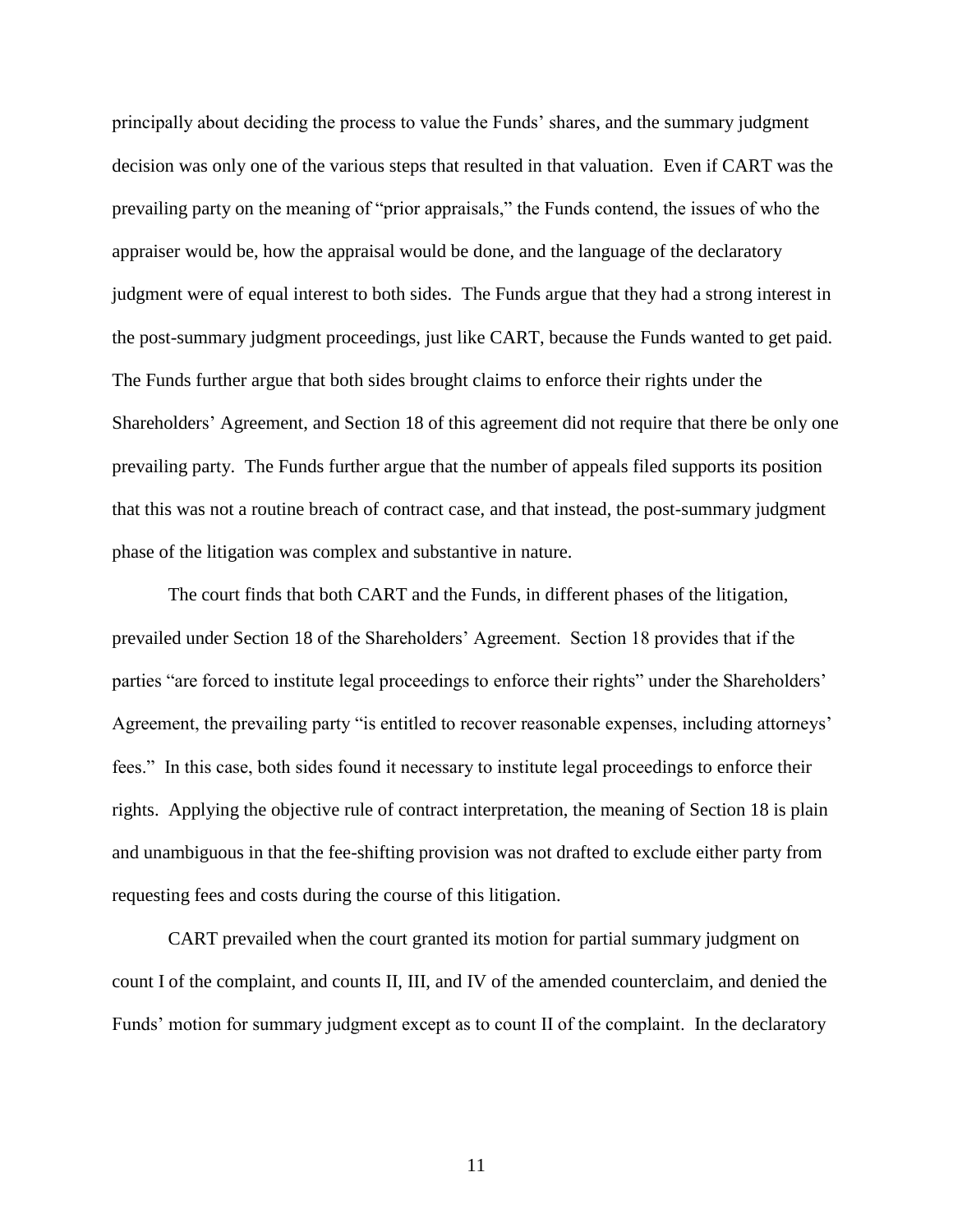judgment order, the court acknowledged that CART was the prevailing party.<sup>13</sup> Although the Funds contend that CART did not prevail on all of its requests as to the form of the declaratory judgment order, this is inconsequential. *See Ochse v. Henry*, 216 Md. App. 439, 459-469 (2014). The same conclusion applies to the Funds' argument that CART did not prevail on all of its requests regarding the appraiser. Even if CART did not prevail on every contention it raised regarding the appraiser, this is an insufficient reason to reduce its request for fees and costs.

This case was not automatically over after the court's ruling on the summary judgment motions. Specifically as to count I of the complaint, between September 27, 2013 and March 31, 2014, the court made further determinations concerning the parties' rights under the Shareholders' Agreement (*e.g.*, identity of the appraiser and the starting date for the accrual of interest on the money owed to the Funds). The fact that the Funds might have obtained, in part, requests they made (*e.g.*, earlier starting date for the accrual of interest) does not mean that they prevailed under count I. Only CART prevailed under count I when the court ruled that the Funds breached Section 5 of the Shareholders' Agreement. It is of little consequence that, after the court found that the Funds breached the Shareholders' Agreement, the court fashioned an equitable remedy that gave CART some of, but not all of the relief it requested as a direct result of the Fund's breach.

The court finds that the Funds prevailed only on their first motion for attorneys' fees. Consequently, CART's request for attorneys' fees and costs incurred in opposing the Funds' first motion for fees will be denied. However, the court cannot determine from the briefs and the evidence the Funds submitted, how much the Funds spent only on its first motion for fees. Thus, notwithstanding the determination that the Funds prevailed on their first motion for fees, the

<sup>&</sup>lt;sup>13</sup> *See* docket entry # 276, paragraph 7.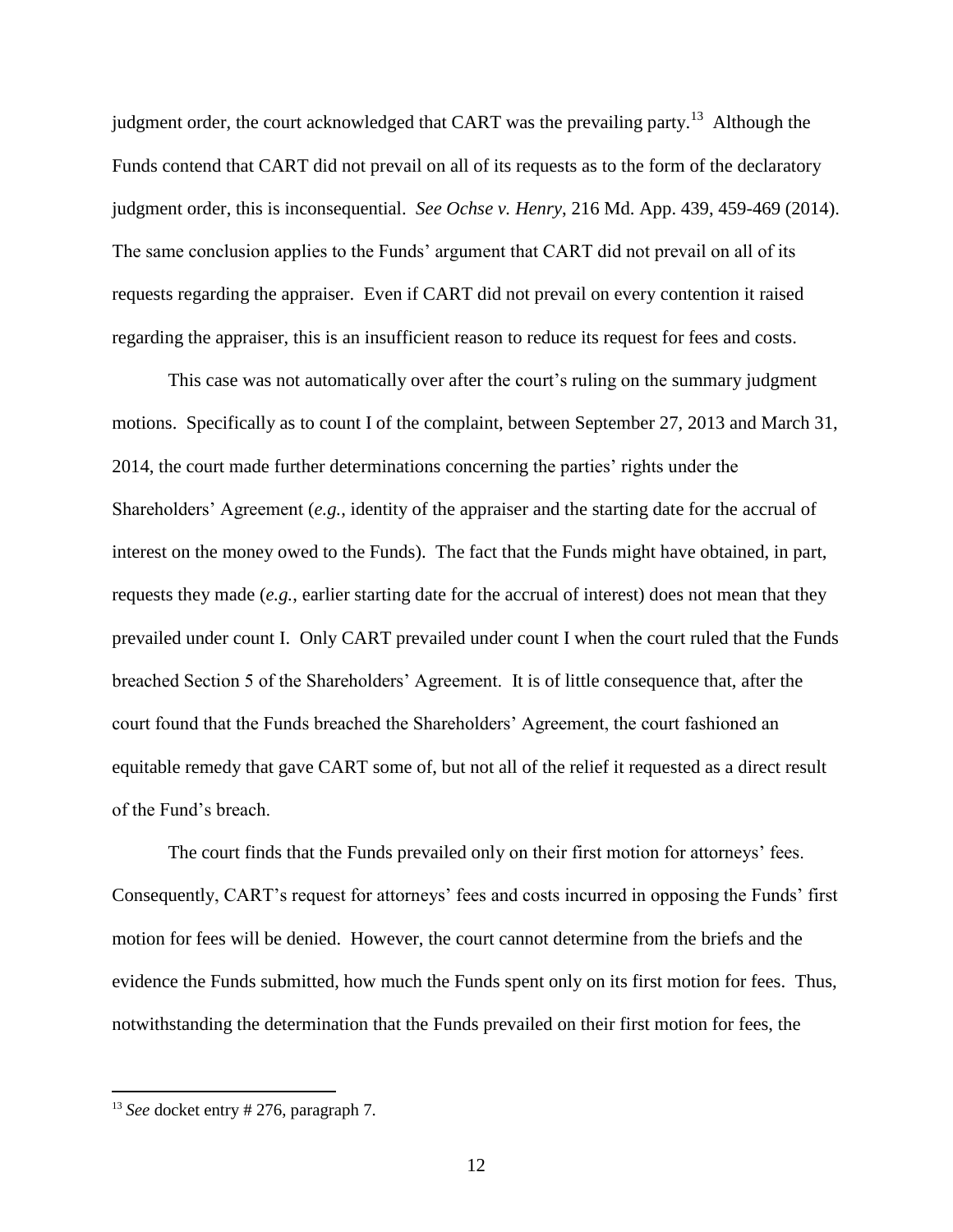court will deny the Funds' second request for fees because the court cannot ascertain the fees and costs the Funds incurred pursuing their first motion for fees.

IV.

### Amount of Attorneys' Fees and Costs

The Funds did not challenge CART's hourly rates, or the amount of time it spent on the case, or how it assigned the work. The court finds that the rates CART charged and the time it spent on the case are fair and reasonable. The court also finds that CART assigned the work appropriately and in a cost-efficient manner. Both sides employed high-skilled counsel with relevant experience, and with a solid reputation in the legal community. In its analysis of reasonableness, the court has also considered that CART's counsel achieved good results for its clients between September 27, 2013 and March 31, 2014.

### V.

### Adjustments and Conclusions

The Funds contend that CART's fee request should be reduced because CART was not the prevailing party in every instance from September 27, 2013 through March 31, 2014. In particular, the Funds argue that in its first request for attorneys' fees and costs, CART obtained partial success because the court did not award it its entire fee request, and CART lost entirely when it opposed the Funds' request for fees, which the court granted. Therefore, the Funds argue, if CART incurred \$148,646 in connection with its first fee request, it should be reduced by 50% or \$74,323 because CART did not completely prevail.<sup>14</sup> In addition, the Funds argue, if CART incurred \$83,729.50 on the disputes relating to the declaratory judgment and appraisal

<sup>&</sup>lt;sup>14</sup> The Funds did not request fees and costs incurred when they opposed CART's first motion for fees and costs. Consequently, the court does not have to consider whether or not to award this amount.